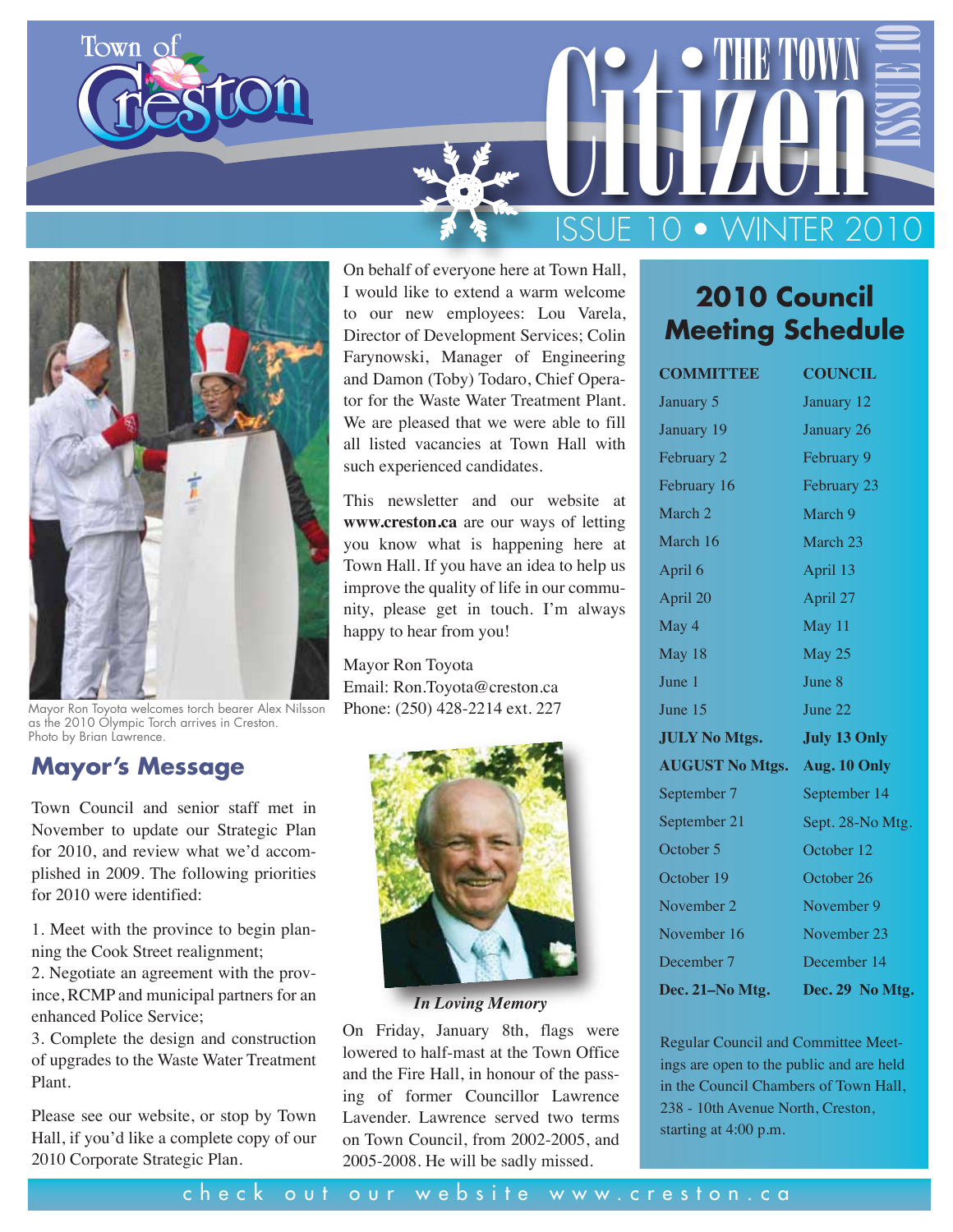# $P A G F$



### **Ice melt products**

Last year, Town crews had to carry out repairs to several new sidewalks, because of damage from salt and ice melt products. We have since researched various products, and have found that a fertilizer product called Urea seems to be the least harmful to both concrete and the environment.

We would ask that Urea be used on sidewalks, rather than other ice melt products. Urea is stocked at the following local businesses: Bahamas General Store; Home Hardware Building Centre; Pyramid Building Supplies Ltd; Sunset Seed Co.

We appreciate your cooperation in helping to preserve the Town's infrastructure.

### **Sidewalk clearing**

We'd like to remind all property owners and occupiers that Town of Creston Traffic Regulations Bylaw No. 1546 requires snow and ice be removed before noon each day, on sidewalks adjacent to your property. Thank you for doing your part to ensure the safety of pedestrians.

### **Snow removal priorities**

The Town's new Snow Removal and Ice Control Policy outlines priorities for how we will clear snow effectively while meeting budget objectives. A copy of the policy, and a Snow Route map, which shows the priority rating of each street within Town boundaries, is available on our website at **www.creston.ca,**  or can be picked up at Town Hall.

### **Street parking**

Please ensure that parked vehicles do not hamper snow removal operations. Vehicles may not be parked on any street for a continuous period exceeding 24 hours, or they may be towed at the owner's expense.

# **From the Building Inspector's files Snow Zone**

| <b>TOWN OF CRESTON</b><br><b>TEN YEAR BUILDING SUMMARY</b> |                                        |  |                                      |                    |  |  |
|------------------------------------------------------------|----------------------------------------|--|--------------------------------------|--------------------|--|--|
| <b>YEAR</b>                                                | <b>NO. OF DWELLING</b><br><b>UNITS</b> |  | RESIDENTIAL VALUE   COMMERCIAL VALUE | <b>TOTAL VALUE</b> |  |  |

| 2009         | 26  | \$4,682,700  | $*$ \$15,951,821 | \$20,634,521  |
|--------------|-----|--------------|------------------|---------------|
| 2008         | 42  | \$8,953,240  | \$5,990,000      | \$14,943,240  |
| 2007         | 48  | \$10,400,200 | \$5,622,000      | \$16,022,200  |
| 2006         | 22  | \$5,650,200  | \$1,304,500      | \$6,954,700   |
| 2005         | 37  | \$7,034,365  | \$7,954,350      | \$14,988,715  |
| 2004         | 18  | \$3,201,220  | \$10,800,063     | \$14,001,283  |
| 2003         | 10  | \$1,392,350  | \$802,100        | \$2,194,450   |
| 2002         | 46  | \$2,595,150  | \$1,648,000      | \$4,243,150   |
| 2001         | 10  | \$2,004,630  | \$300,000        | \$2,304,630   |
| 2000         | 14  | \$1,766,740  | \$2,831,980      | \$4,598,720   |
| <b>TOTAL</b> | 273 | \$47,680,795 | \$53,204,814     | \$100,885,609 |

| <b>10 YEAR</b><br><b>AVERAGE</b> | 27.3 | \$4,768,080 | \$5,320,481 | \$10,088,561 |
|----------------------------------|------|-------------|-------------|--------------|
| <b>5 YEAR</b><br><b>AVERAGE</b>  | 35   | \$7,344,141 | \$7,364,534 | \$14,708,675 |

\*includes \$15 million Coummunity Complex upgrade project.



(From left) Olympic torch relay committee chair Tanya Ducharme, Creston Mayor Ron Toyota, Nelson-Creston MLA Michelle Mungall, B.C. Minister of State for Intergovernmental Relations Naomi Yamamoto, Kootenay-Columbia MP Jim Abbott and Alex Nilsson. Photo by Brian Lawrence.



**Town of Creston** 238 - 10th Ave. N. PO Box 1339 Creston, BC

Ph: 250-428-2214 Fax: 250-428-9164 Email: **info@creston.ca** After hours emergency phone: 250-428-3450

#### check out our website www.creston.ca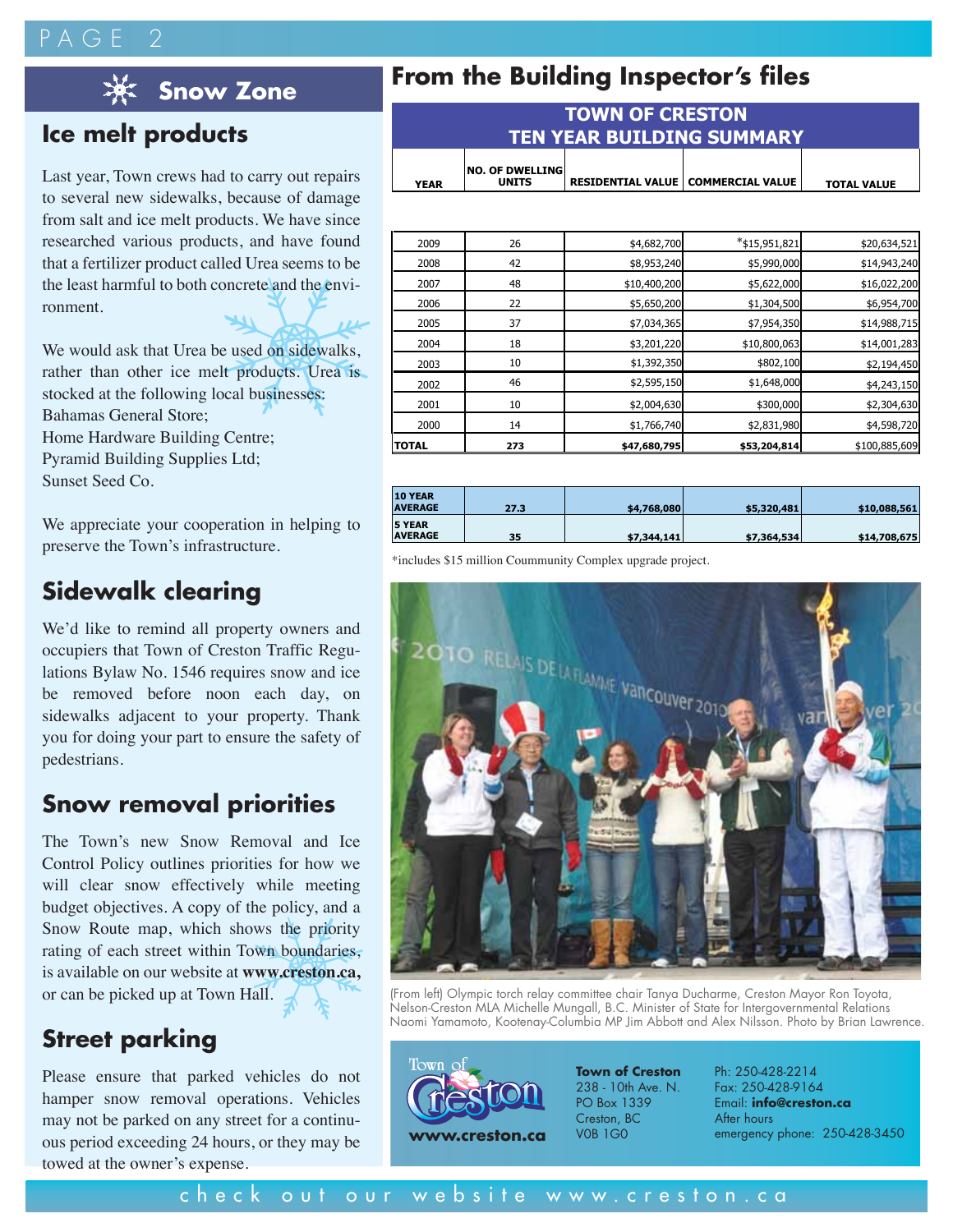

# **Message from the Fire Chief**

 I'd like to wish a happy, fire-safe New Year to you and yours. A few

recent fires have been caused by blocked chimneys, and I'd like to remind you to have your chimney flue checked, and cleaned, on a regular basis.

It is not too early to start preparing your home for wildfire season. We have new fire safety information available, including the new Fire Smart Manual. You can find it on our website **www.creston.ca,** or stop by the Fire Hall to pick up your free copy.

The first week of February is Burn Awareness Week. Please take the time to check your hot water temperature to make sure it is not over 40 degrees Celsius. Water above that temperature can cause third degree burns. And, as always, don't leave lighters and matches out in places where kids can access them.

Bruce Mabin Fire Chief, Creston Fire and Rescue

### **Fire engine replacement**



Creston Town Council is asking for residents' approval for long-term borrowing toward a new fire truck. The funds will be used to replace our Engine #2, which will need to be out of service by the Spring of 2011. An Alternative Approval Process (AAP), is now underway on "Fire Engine Replacement Bylaw No. 1734, 2009".



2010 Olympic mascots Quatchi and Miga greet Crestonites at the Olympic Torch Relay.

An AAP is a method commonly used by municipalities and regional districts to get approval from electors, without having the cost of holding a referendum.

For those residents who are entitled to vote in the Town of Creston, elector response forms are available at Town Hall until February 15, 2010 at 4:00 p.m.

#### **Utility rate increase 2010 UTILITY INVOICE NOTICE TO PROPERTY OWNERS**

There was an error in the information pamphlet included with your 2010 Utility Invoice mailed earlier this month to all Town of Creston property owners.

The pamphlet stated the 'Water and sewer rates have increased by 15% and 10% respectively over last year; and 'The combined increase for 2010, for both frontage tax and utility rates, will be  $$66.50 -$  approximately \$5.50 per single family residence per month'. The actual rate increase is 15% for water and 15% for sewer over last year; and the combined increase for both frontage tax and utility rates will be \$74.50 – approximately \$6.21 per single-family residence per month.

The utility invoices for 2010 are correct and have been billed in accordance with Water Rates and Regulations Amendment Bylaw No. 1729, 2009 and Sewer Rates and Regulations Amendment Bylaw No. 1731, 2009, therefore there will be no billing adjustments.

The Town of Creston apologizes for the error contained in the information pamphlet.

Steffan Klassen Director of Finance & Corporate Services